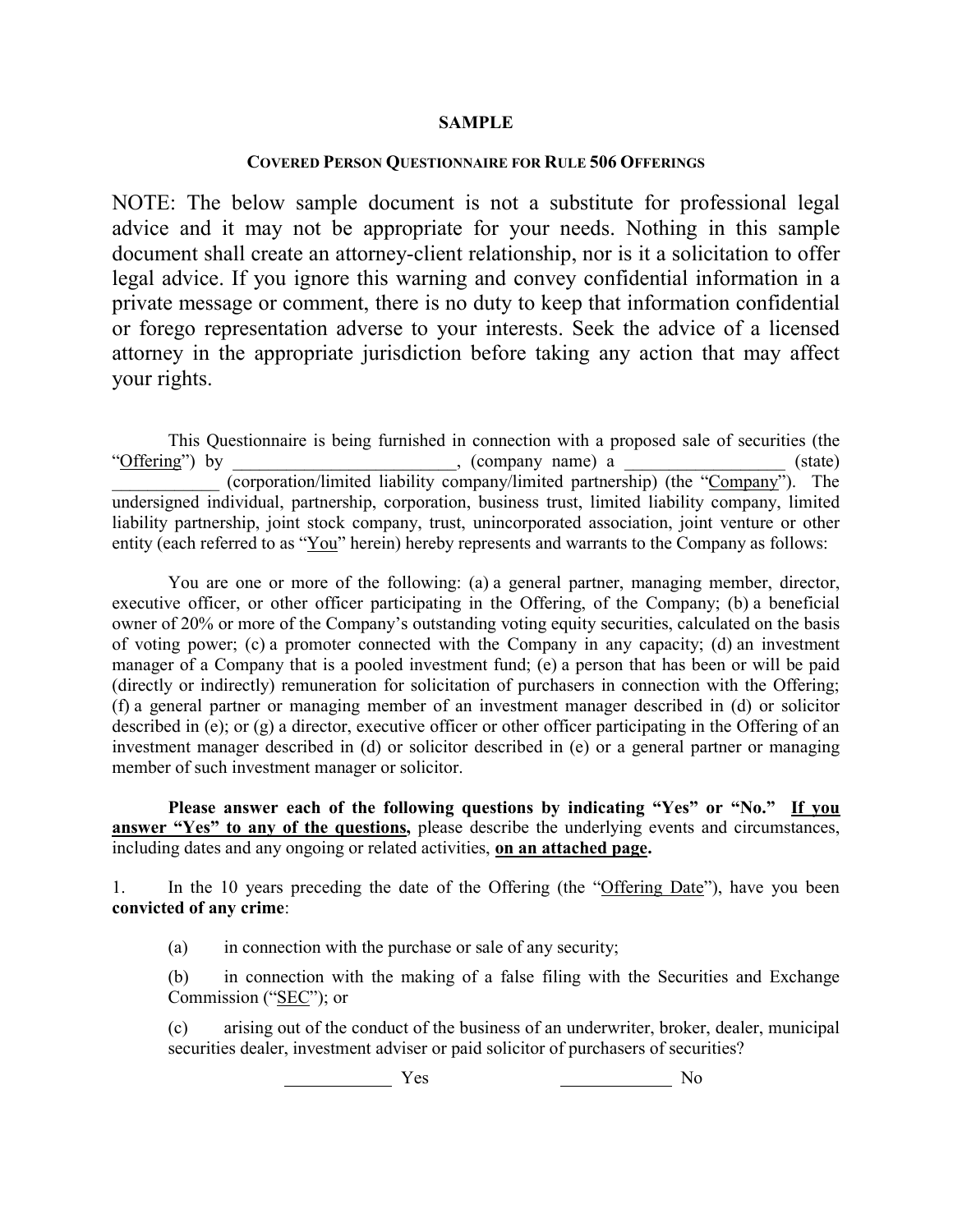2. In the 5 years preceding the Offering Date, have you been subject to **any court injunction or restraining order**:

(a) in connection with the purchase or sale of a security;

(b) in connection with making of a false filing with the SEC; or

(c) arising out of the conduct of the business of an underwriter, broker, dealer, municipal securities dealer, investment adviser or paid solicitor of purchasers of securities?

Yes No

3. Have you ever been **subject to any final order** from the U.S. Commodity Futures Trading Commission, federal banking agencies, the National Credit Union Administration, or state regulators of securities, insurance, banking, savings associations or credit unions that:

(a) bars you from associating with an entity regulated by any such commission or agency, engaging in the business of securities, insurance or banking, or engaging in savings association or credit union activities; or

(b) is based on a violation of any law or regulation that prohibits fraudulent, manipulative, or deceptive conduct?

Yes No

4. Have you ever been subject to any order of the SEC that:

(a) suspends or revokes your registration as a broker, dealer, municipal securities dealer or investment adviser;

(b) places limitations on your activities, functions or operations, or imposes civil monetary penalties; or

(c) bars you from being associated with any entity or from participating in the offering of any penny stock?

<u>Note</u> Yes Note and Note and Note and Note and Note and Note and Note and Note and Note and Note and Note and Note and Note and Note and Note and Note and Note and Note and Note and Note and Note and Note and Note and Note

5. In the 5 years preceding the Offering Date, have you been **subject to any order of the SEC ordering you to cease and desist** from committing or causing a violation or future violation of:

(a) any scienter-based (intent-based) anti-fraud provision of the federal securities laws; or

(b) Section 5 of the Securities Act of 1933, as amended (the "Securities Act"), covering prohibitions relating to interstate commerce and the mails?

Yes No

6. Have you ever been **suspended or expelled from membership in, or suspended or barred from association with** a member of, any securities self-regulatory organization (i.e., a registered national securities exchange or a registered national or affiliated securities association) for any act or omission to act constituting conduct inconsistent with just and equitable principles of trade?

Yes No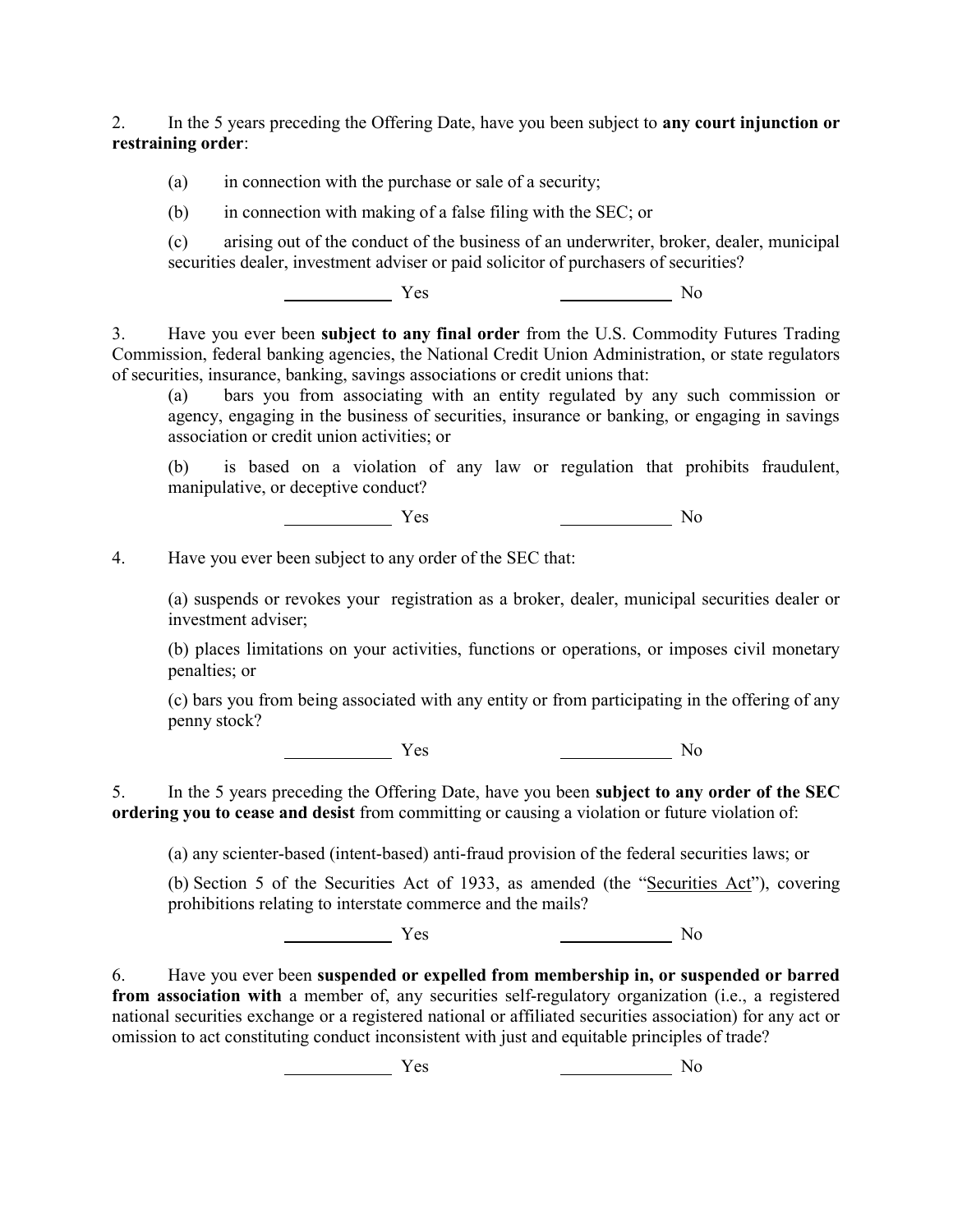7. In the 5 years preceding the Offering Date, have you filed (as a registrant or issuer), or been named as an underwriter in, any registration statement or Regulation A offering statement filed with the SEC **that was the subject of a refusal order, stop order, or order suspending the Regulation A exemption**, or **are you the subject of any ongoing investigation or proceeding** to determine whether a stop order or suspension order should be issued?

Yes No

8. In the 5 years preceding the Offering Date, have you been **subject to any United States Postal Service ("USPS") false representation order**, or **are you currently subject to any temporary restraining order or preliminary injunction** with respect to conduct alleged by the USPS to constitute a scheme or device for obtaining money or property through the mail by means of false representations?

Yes No